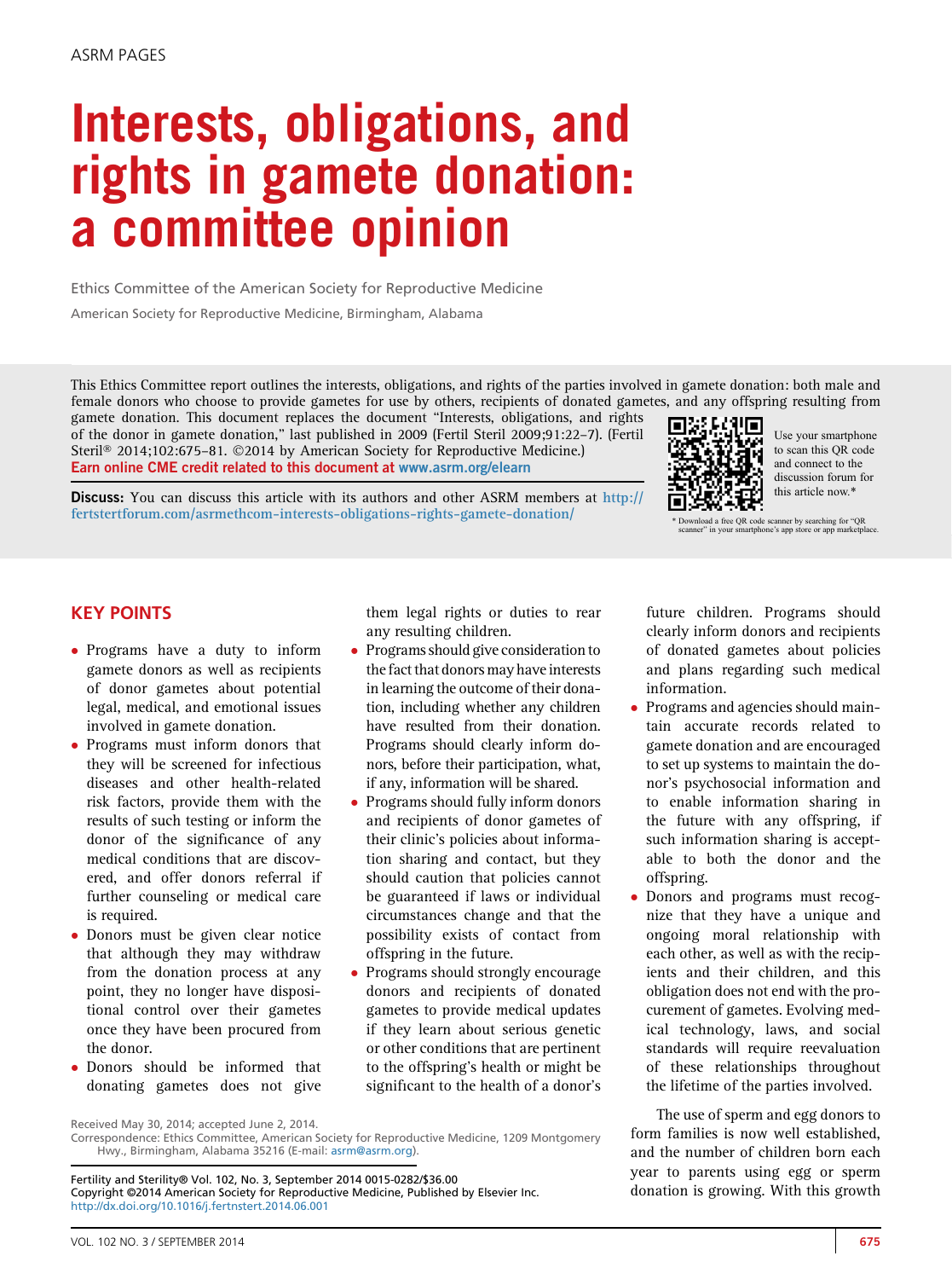have come inquiries about the interests of offspring and recipient parents. Far less attention, however, has been given to the interests of the donors themselves, such as privacy, information about medical conditions discovered through screening, medical care if injuries occur as a result of donation, selection of recipients, knowledge of outcome from pregnancies resulting from their donated gametes, disclosure of adverse pregnancy outcome events, and contact or noncontact with resulting offspring.

The term "donor" has been used conventionally for decades to describe an individual who provides a gamete (egg or sperm) that has been manipulated outside the human body with the intent of producing a pregnancy in a recipient and who typically intends to have no legal relationship (i.e., no parental rights or responsibilities) to any resulting individual. The presence or absence of payment is unrelated to donor status. However, egg and sperm donations differ in important respects. For example, sperm donation involves no physical risks and, because of the relative ease and frequency with which it can be accomplished, may lead to more offspring and increased frequency of donation, including donation at several programs. The present statement focuses on issues that affect both egg and sperm donors, such as updates about medical history and the possibility of later donor-offspring contact. Differences will be taken into account where relevant in the discussion.

The affected parties in gamete donation are recipients, offspring, and donors. These parties have distinct but, at times, competing interests. These interests, detailed below, may give rise to rights and corresponding obligations. At present, there is little consensus about how to balance conflicting interests or define the rights and responsibilities of donors, recipients, and programs. For this reason, it is especially important that programs are explicit about expectations regarding future information sharing and contact between donors and offspring. Recipients have interests in having healthy offspring and an uncomplicated rearing situation. This means that they will want some degree of choice in the gametes they use and therefore the information that is available about the donor. They also will want to be protected from later involvement from the donor (unless, of course, they wish it). They also may or may not want their child to have information about the donor and the chance to have some kind of future contact. Offspring have an interest in being healthy and knowing what their health risks are so that preventive or protective steps might be taken. They also may have an interest in knowing or not knowing who their genetic parents are and in being able to act on that information. Donors have an interest in being able to donate, being protected in the process, being treated fairly if injuries occur, and not having obligations imposed on them without their consent. They also may have an interest in having or not having contact with offspring. Contact between donors and offspring has become an issue of special importance, with many websites offering assistance to offspring and half-siblings in tracing their origins. This development raises the possibility of unexpected contact between donors and offspring, as well as between half-siblings. Moreover, heightened sensitivity to the interests of offspring in knowing their genetic histories suggests that donors may bear some responsibility in the donation process

to facilitate the provision of information about their genetic makeup and family health history. The interest of offspring in knowing their genetic origins, however, does not require knowledge of the specific identity of the donor or extending to contact with the donor. Nor is it clear how far donors must go in providing updates about their health information for the benefit of recipients or offspring. However, increased attention to this issue suggests the presence of new situations and responsibilities for persons to consider before donating gametes to enable others to have children.

Before donation, informed consent of recipients requires donors to be honest about their family and personal health histories and their behaviors so that genetic and health factors that could affect the health or well-being of offspring are known in advance. Infectious disease and genetic screening should also occur, so that the responsibility of protecting the health of recipients and offspring is placed on programs. Less clear is the extent to which, after donation, donors have ongoing responsibilities to keep programs or recipients informed of their health status or new findings that might be of interest to parents to protect the health of offspring.

Still another area of uncertainty is the independent interests that donors may have in the donor process and its outcomes. Whereas some donors may be content with simply providing their gametes, others may be interested in knowing the recipients or the outcome of the donation  $(1)$ . In addition, donors may desire to know information regarding the offspring. These interests may conflict with the interests of programs, recipients, and offspring regarding privacy, autonomy, or having information shared about the genetic and social characteristics of the donor [\(2\)](#page-6-0).

At present, there is little consensus about how best to balance these competing factors. As with so many transactions involving health care, much will depend on initial expectations and disclosures and on the terms that donors, recipients, and programs set for the relationship. Consequently, programs must be explicit about expectations as to whether there will be any or no future information sharing, as well as about policies regarding contact between donors and offspring.

Because the law in this area is evolving, and because it is becoming increasingly easy to conduct searches for individuals on the internet, programs should make it clear to donors that they cannot give guarantees regarding immunity from future contact by offspring. Recipients also should be aware that changes in donors' personal circumstances may affect their willingness to provide information at a future time. In addition, programs may go out of business or change ownership, leaving it unclear how participants would be able to provide updated information or arrange future information exchange or contact to occur.

In short, the greater acceptance and use of gamete donation has led to changing expectations about the relationships among recipients, offspring, and donors. For example, the expectation of absolute anonymity has evolved into an expectation that recipients will have more information about donors, and even a possibility of future contact between donors and offspring. With these changes comes a need to examine the ethical issues that arise for gamete donors in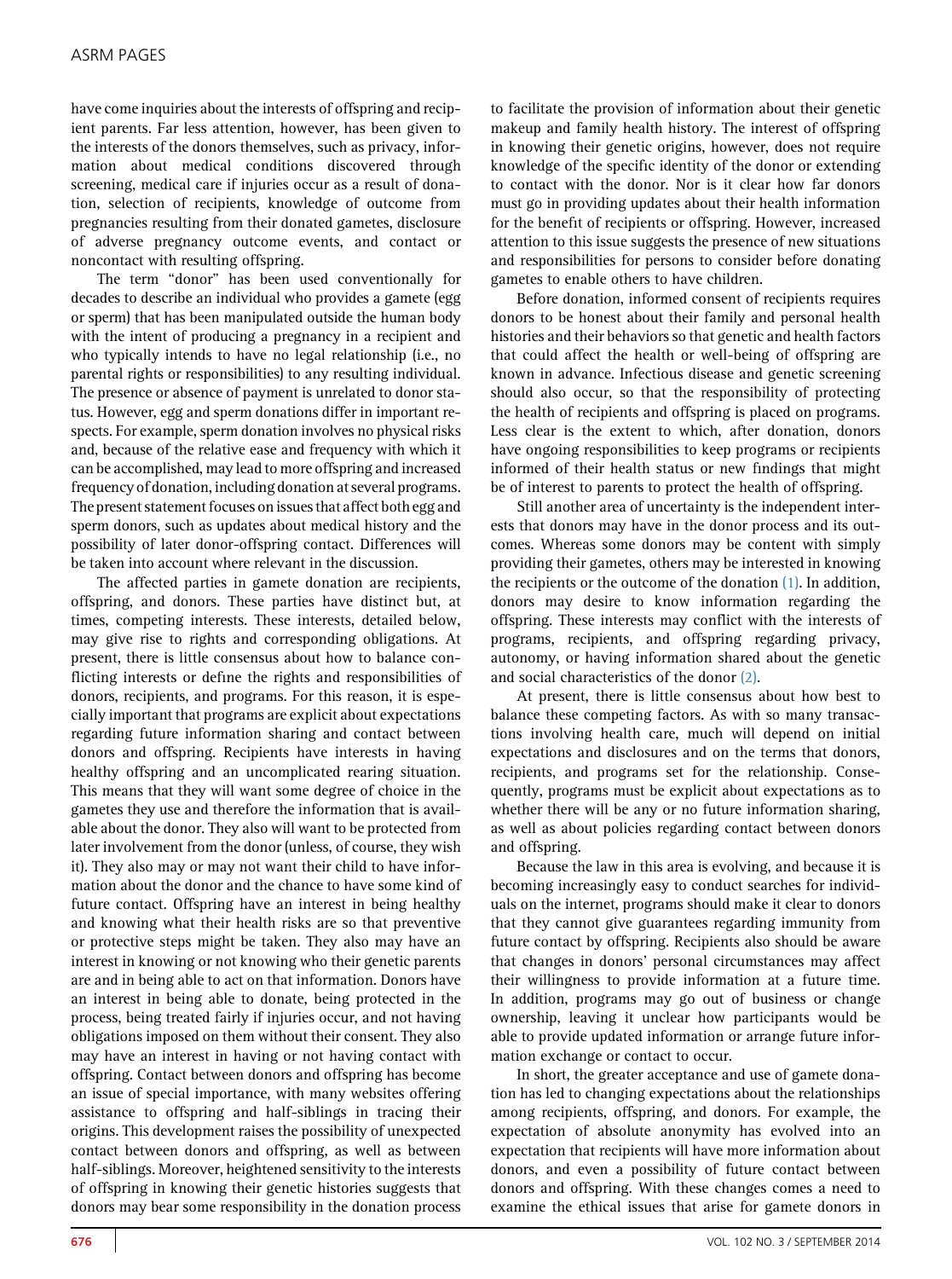the donation process  $(1)$ . In the present statement, we begin to identify some of the medical, ethical, and social interests and conflicts that can arise, indicating, where possible, guidelines or resolutions.

## INTERESTS, RIGHTS, AND DUTIES OF **RECIPIENTS**

Recipients have an interest in having healthy offspring and the kind of relationship with the donor that best fits their values and conception of family. For some, this will mean no contact with the gamete donor, while others may prefer some degree of contact among donor, recipient, and resulting offspring. Recipients typically want some degree of choice in the gametes they use, and toward that end, they desire information about the donor's physical, psychologic, and cognitive characteristics. They have an interest in the family and personal health histories of donors, as well as an interest in knowing about behaviors that could affect the health and well-being of offspring. They may wish to have updates from donors about changes in health status that could be relevant to the health of children born as the result of donation.

These recipient interests may conflict with the interests of donors who may be concerned about protecting their personal privacy and being free from burdensome reporting requirements. Although donors and recipients may disagree about how to balance competing and conflicting interests, it is clear that, at a minimum, recipients and programs have a right that donors be honest and forthcoming about their health histories and behaviors relevant to offspring health. Because the medical and genetic status of a person will affect the willingness of recipients to accept a donation and affect the well-being of any potential offspring, it is essential that donors be truthful about their medical and social history so that factors that might exclude them become known. These requirements should be fully disclosed to donors as part of the process of informed consent.

Whereas donors have a responsibility to provide information that may be relevant to the health of both recipients and offspring, the responsibility of protecting the health of recipients and offspring belongs to programs, because they are ethically obligated to screen donors for infectious diseases and genetic risk factors [\(2\).](#page-6-0)

## INTERESTS AND RIGHTS OF OFFSPRING

Offspring share with the recipients of donor gametes that is, in most cases, their rearing parents—an interest in being healthy and knowing what their health risks are so that preventive or protective measures might be taken. To promote this interest, they have a right to nonidentifying medical information about donors that is relevant to their own health status and risks. Some offspring also may have an interest in having nonmedical information about their genetic origins and roots. Whether they have a right to this information is less clear, because their interest in this information may be at odds with their parents' judgments about whether providing them with this information is in their best interest and the interest of the family.

Even less clear is whether offspring have a right to identifying information, and the possibility of contact with the gamete donor, because these interests may diverge from the interests of donors who wish to remain anonymous, as well as from the interests of the rearing parents, if they do not want contact between the donor(s) and offspring. One argument for providing identifying information to offspring when they achieve the age of majority is the comparison with adoption, where it has become increasingly accepted that children have a right at least to medically relevant nonidentifying information, and perhaps to identifying information and the opportunity to contact their biologic parents. Others argue that there are important differences between adoption and gamete donation. In adoption, the woman who relinquishes her rearing rights and responsibilities gives birth to the child; she is appropriately considered the ''birth mother.'' In contrast, those who donate gametes do not have a legal parental role. The appropriateness of the adoption analogy to gamete donation will undoubtedly continue to be debated, as well as whether offspring have a right to identifying information about gamete donors.

## INTERESTS, RIGHTS, AND DUTIES OF DONORS

People choose to provide gametes to others for noncoital reproduction for a variety of reasons, including compensation and a desire to help others have children. These reasons are not mutually exclusive, and all reasons may be motivating factors for a donor's participation. Thus, donors share with recipients an interest in being able to donate and in not having unreasonable road blocks placed in the way of donation. Donors also have an interest in their own health and ability to make fully informed decisions, and in the case of egg donors about undergoing medical procedures, especially when these procedures are primarily for the benefit of others. Gamete donors have a right to be fully informed of the risks of this process, starting with the medical risks. Donors should also be counseled about the emotional and psychologic benefits and risks of donation, and they should be aware that data are lacking about the long-term emotional and psychologic aspects of gamete donation.

Programs should specify the amount of payment that the donor is to receive and the terms for which payment will be rendered. Regarding egg donation, it should be stated that payment is for service and effort and not dependent upon the number or quality of eggs harvested. Therefore, a payment schedule may be reasonably invoked in which a donor is given full payment for the screening, ovarian stimulation, monitoring, and egg retrieval. There should be a written advance directive related to the partial payment of donor services in cases in which donors halt treatment before egg harvest, because occasionally oocyte donors will discontinue participation for personal or medical reasons. Sperm donation payments are usually made on a per sample basis for samples that meet clinical criteria. Written directives related to behavioral requirements (e.g., abstinence intervals, avoidance of hot tubs and high-risk sexual behaviors) and a schedule for payments also should be defined.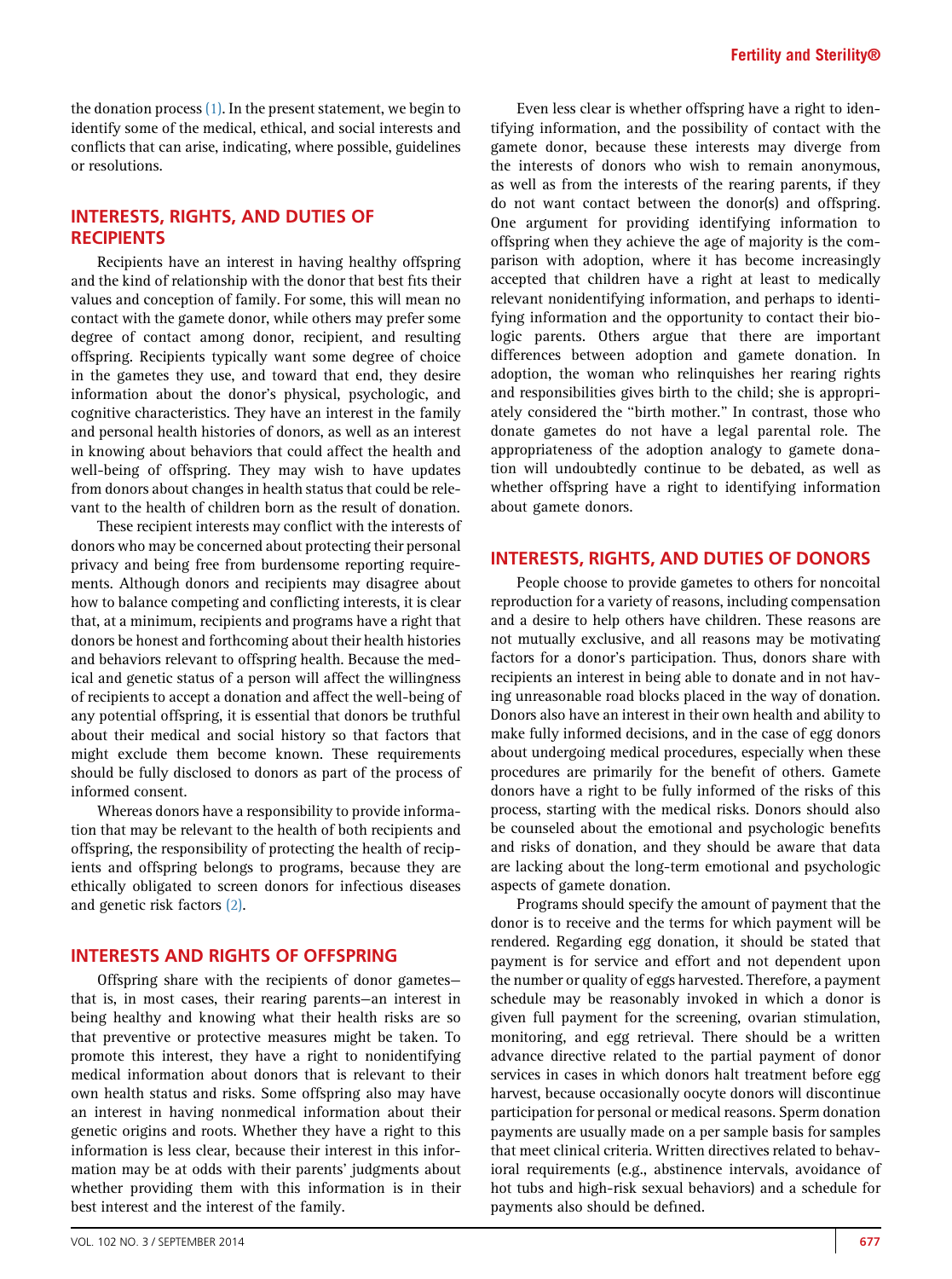It is also advisable to discuss with donors the broader context in which they are participating in a donation program. Donors should be made aware that they are not necessarily acting alone. If they have children or plan to have children in the future, their children will, if donation is successful, have genetic half-siblings, some of whom may be together in the same family. Therefore, donors should be counseled to consider the potential impact on their own children and to think about whether their own children should be told about the donation. Donors should be advised to think about their children's interests if the latter learn that they may or do have genetic half-siblings but are unable to find out more about them. Donors also should be advised that their present or future spouse(s) or partner(s) may have an interest in the consequences of the donation.

The risks of complications from egg donation are low, but real and potentially severe  $(3, 4)$ . Egg donors have not only a right to be informed of the medical risks of donation, but also a right to be informed about who will bear the costs of medical treatment if injuries occur. Programs have an ethical obligation to ensure that there is a reasonable mechanism in place to cover the costs of treatment for adverse outcomes. This obligation can be fulfilled in several ways. For example, some programs purchase insurance to cover donors for health-related expenses incurred specifically through participation in the program. Others may confirm that donors have their own medical insurance or require them to purchase insurance before being accepted into the program.

Programs have a duty to inform gamete donors that they will be screened for infectious diseases and other health risk factors, to provide them with the results of such testing or inform them of the discovery of any medical conditions, and to offer donors professional referral if further counseling or medical care is required.

As noted above in the section on Interests and Rights of Offspring, gamete donation traditionally has been anonymous. In anonymous donation, potential recipients look through profiles in catalogs or websites to learn about the background, personalities, and medical histories of potential donors and their families. Only nonidentifying information or nonidentifying contact for medical information is provided in anonymous donation, and the gamete donor has little or no involvement with the recipient family over time. Studies indicate that donors are generally satisfied with this level of involvement (5-[7\).](#page-6-0) Indeed, some may prefer maximal protection of their privacy and have no interest in any relationship with offspring or the recipient family. However, anecdotal cases and some studies indicate that donors may have different feelings about their donation years after the fact  $(8)$ . The conventional model of anonymity is often questioned, in part because of a conviction of some that people have a right to information about their genetic origins that goes beyond nonidentifying medical information, but also because some donors want to know the result of their donation, and some would like information about offspring that were created and perhaps even develop a relationship with them. Some maintain that the anonymity model makes the donor a mere provider of

gametic material, instead of a participant who has both rights and moral responsibilities (9–[11\),](#page-6-0) including a right to information about the result of donation, an ongoing and lifelong responsibility to provide information relevant to protecting the health of offspring, and a right to some level of participation in the recipient family, including contact with offspring. Some countries, such as the United Kingdom and Sweden, mandate that donors' anonymity be lifted when the child reaches the age of majority. In the United States, some programs are changing their policies to allow disclosure of the donor's identifying information to offspring when mutually sought by both parties. In addition, anonymity could be challenged in the future by courts or legislatures that weigh the offspring's interest in knowing his or her genetic origins as greater than the donor's interest in privacy or the recipients' interests in having an uncomplicated family. The next section discusses different possible levels of information sharing.

## LEVELS OF INFORMATION SHARING

Three levels of donor information sharing can be identified, ranging from basic to comprehensive: 1) nonidentifying information; 2) nonidentifying contact information for medical updates; and 3) identifying information. Nonidentifying information is the donor's provision of medical or biographic information, such as a statement or letter to be given early to recipient couples. This practice is available in many programs.

The provision of nonidentifying contact information demonstrates the donor's willingness to be contacted by the program to provide medical updates and further information if requested by parents seeking to learn more about the child's health conditions. In addition to being willing to be contacted by the program, donors also agree to contact the program with news about serious genetic diseases or other medical conditions that they develop or discover that may be pertinent to the offspring's health. The provision of nonidentifying contact information is consistent with the obligation of the program to protect donor anonymity, when this is desired by the donor, while also meeting the moral obligation to disclose information that may protect the child from harm.

Identifying information allows offspring the possibility of contacting donors at a future date, usually when the child reaches the age of majority. It should be pointed out, however, that in the absence of identifying information, offspring may still be able to track down donors through websites offering such assistance or by using newer technologies, such as computer-based face recognition programs. Even if a program adopts a policy of providing only nonidentifying information, it cannot guarantee donor anonymity and can only provide deidentified information as well as possible.

## Duty to Update Health Status

An emerging issue is the extent to which donors have a duty to keep the program, recipient, or offspring informed of health events that may be relevant to the status and health of the offspring  $(12)$ . A model that is time bound and cuts off all relationships at the donation implies that there is no such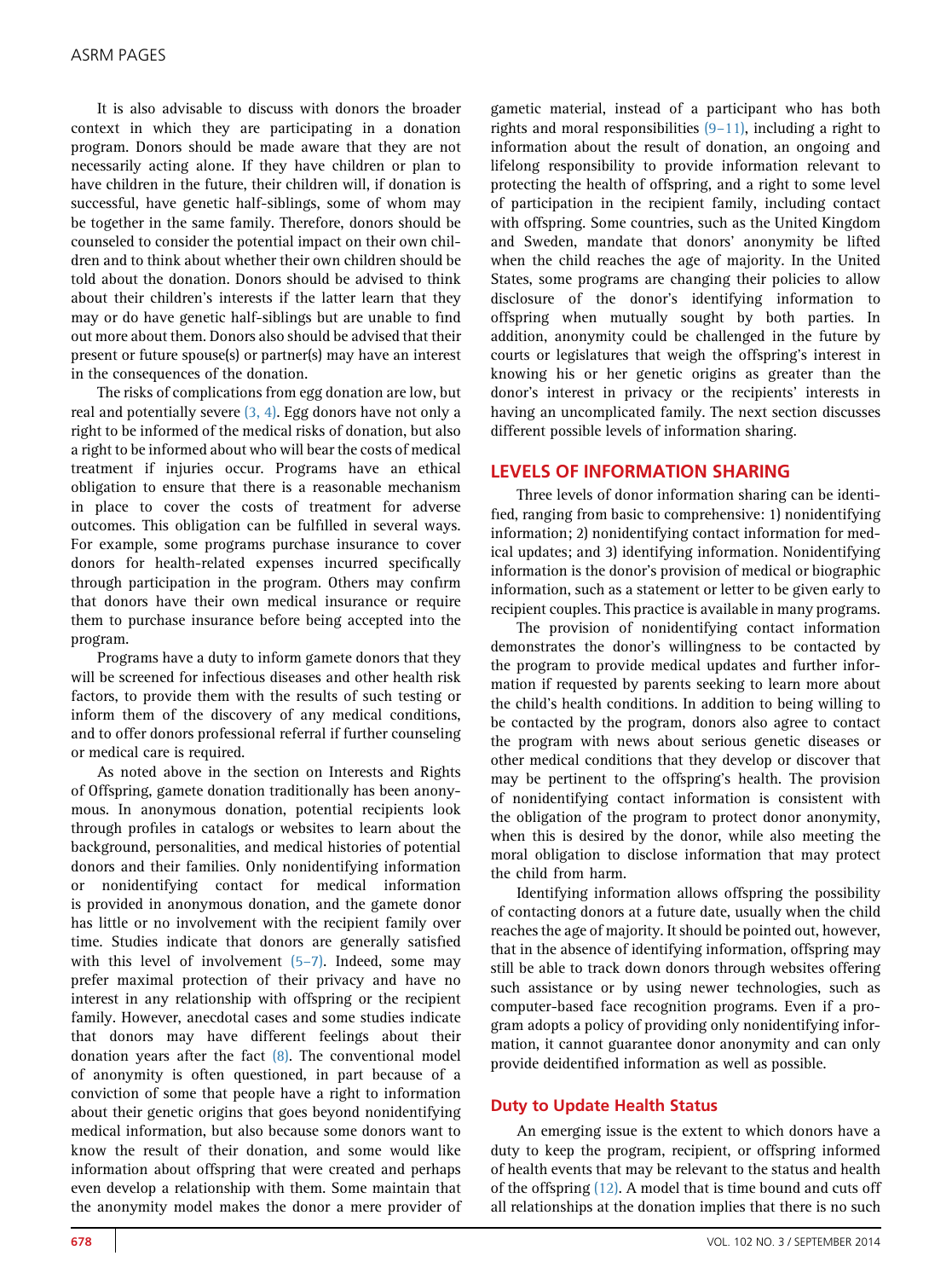duty, whereas one that sees the donor-offspring relationship as ongoing and lifelong, with mutual duties and responsibilities, implies that there is a responsibility to provide health updates to the program or another locus that could then pass them on to the recipient or offspring. However, this may be more of an intrusion than many donors would choose and, though recommended, cannot be enforced. Moreover, growing sophistication in genetic technology ultimately may lead to more direct and efficient ways to obtain genetic information related to offspring health.

Occasionally, a child may be born with a medical condition that is known to place the donor at risk for similar abnormalities in their own future offspring. In such cases, recipients have a duty to report these results to the program so that physicians may alert the donor and other families in which offspring resulted from the use of gametes from the affected donor regarding the heightened risk and need for prenatal surveillance or specific genetic testing. Again, the importance of disclosure of new information to protect children and parents from harm underscores the need to define the relationships of the parties as lifelong and moral in nature. Ethical conduct requires open disclosure of medically relevant information to minimize the risk of serious adverse outcomes to all parties.

## DISCLOSURE AND FUTURE CONTACT

The Ethics Committee of the American Society for Reproductive Medicine (ASRM) has previously reviewed issues relating to disclosure to the child by the recipient parent(s) of the fact that gamete donation was used in her or his conception. The Committee recommended that, ''While ultimately the choice of recipient parents, disclosure to donorconceived persons of the use of donor gametes or embryos in their conception is strongly encouraged'' [\(13\).](#page-6-0) If the parents tell the child of his or her origins, the question of disclosure becomes more important because some children will want more information. Moreover, in an age of genetic medicine, there is a risk of inadvertent discovery as children and parents have genetic testing for a variety of reasons. Telling the child of his or her conception when the child cannot learn more about the donor could be emotionally difficult for some children. Therefore, the recipient should consider the emotional interests of the potential child when selecting a program and the choices the program permits for different levels of disclosure.

At a minimum, donors should be encouraged to provide nonidentifying information for medical updates when appropriate. However, this responsibility does not extend to an ethical obligation to help that child by, for example, agreeing to be a living donor for organ transplantation. It also is recognized that a donor may have a change of circumstances or attitude that would make contact undesirable.

#### Potential Benefits of Identity Disclosure

There are arguments for permitting the release of identifying information, but here the donor's interests in anonymity may prevail. A donor who agrees with the release of identifying information can help ward off inadvertent contact—which may be damaging for all involved—in the event donors cannot fully protect their anonymity and other factors. Planned disclosure of a gamete donor's identity, if all agree, allows accurate information to be given, and it has the potential of satisfying the developmental needs of a child who enters young adulthood.

#### Concerns Regarding Identity Disclosure

The impact of identifying contact on the willingness of people to serve as gamete donors is unknown. Although some offspring are likely to desire contact with donors, a positive outcome cannot be guaranteed. Disclosure and subsequent contact may not yield the results that the offspring and his or her parent(s) anticipate or desire. Nor would contact be positive for the donor if his or her wishes regarding future contact are not respected or if unwanted demands are made. Because of the potential disadvantages of required contact, it should be offered but not mandated. However, informed consent discussions with donors should include their consideration of allowing contact in the future if their circumstances at that time would allow it. The recommendation that children should be told the circumstances of their conception is accompanied by the supposition that openness may be better for the offspring. It is incumbent on professionals, programs, and agencies to counsel all participants about the possibility for contact. Therefore, during the consent process, the donor should be asked whether she or he is willing to have contact with any offspring born.

Asking donors or recipients to project 18 years or more into the future is challenging. Consequently, all participants must be counseled, and be willing to accept, that circumstances may change and nullify the original agreement to permit openness.

## DONOR PREFERENCES TO LEARN THE OUTCOME OF THE DONATION

The donor may have other interests not necessarily covered in the consent process, such as the request to be informed about the outcome of the participation. This could include news about whether a pregnancy resulted and a birth occurred, and whether the baby was born healthy. Arguably, programs are not ethically bound to reveal the outcome because: 1) in other kinds of anonymous tissue donation, the donation is made without regard to the outcome; 2) news of a successful pregnancy may unexpectedly cause distress to the donor; 3) news of an unsuccessful pregnancy may cause the donor to develop unwarranted fertility concerns that affect her or his own family planning; and 4) the donor's gametes may result in frozen embryos or gametes that may be utilized in a cycle at a time very distant from the original procurement, and the donor may be unprepared to receive this information or the contact may place an undue burden on the clinic. Moreover, as a practical matter, some parts of the outcome would violate the privacy rights of the mother if disclosed involuntarily, such as whether she experienced medical complications during the pregnancy. However, donors are entitled to be provided with available genetic or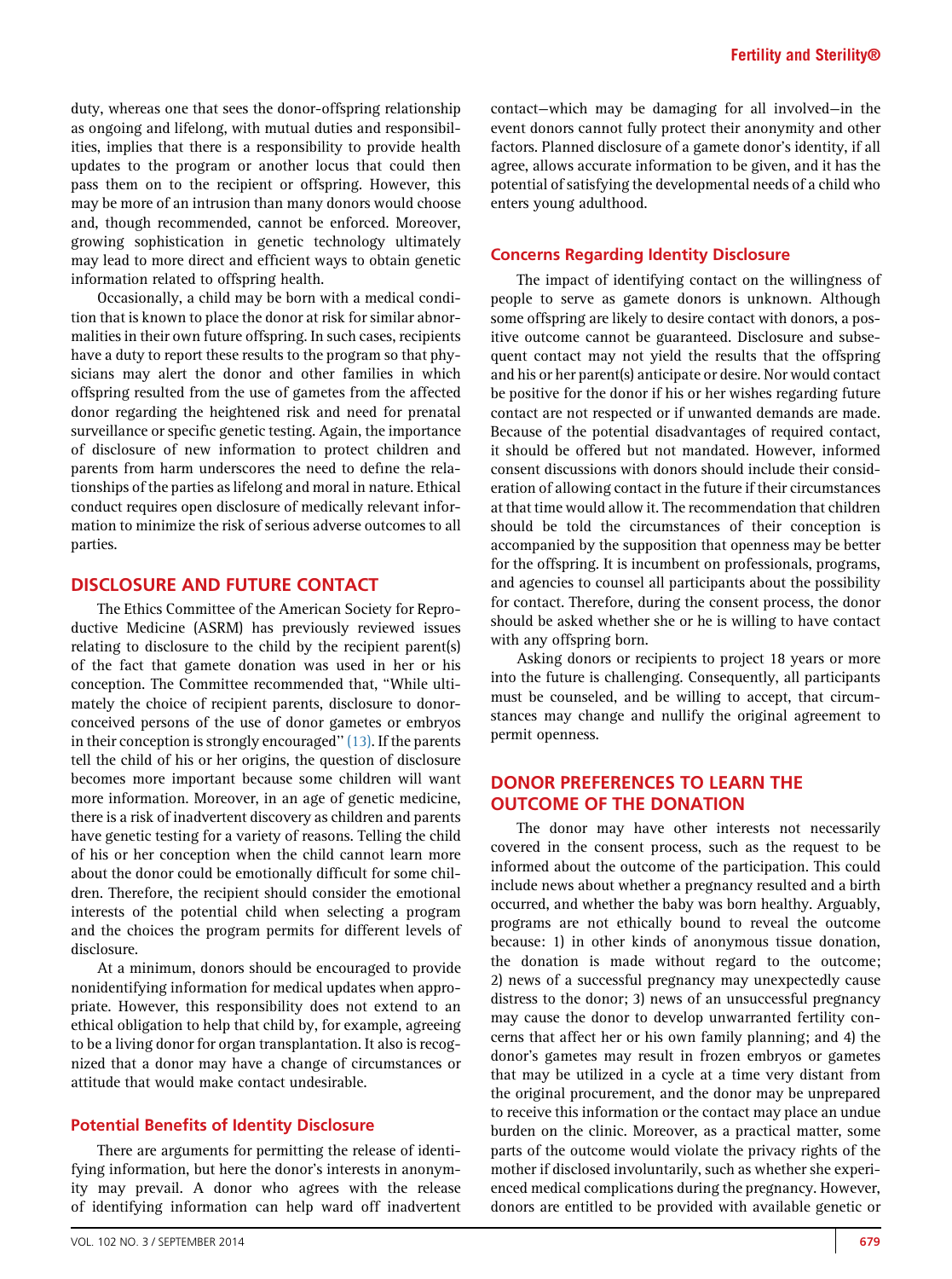appropriate medical information that comes to light from the donation or any resulting offspring that may affect their health or the health of their own family.

Alternatively, it can be argued that the outcome should be disclosed because: 1) in matters as important as reproduction, donors may deserve to know whether their gametes resulted in a pregnancy; 2) knowledge of the outcome could be helpful in the event of planned or unplanned contact from the offspring; 3) knowledge would give donors the opportunity to tell their children about genetic half-siblings; and 4) knowledge of the outcome may help donors put psychologic closure on their participation. We encourage programs and clinics in the consent process to give donors the option of learning about whether a child is born. This information may offer psychologic closure to the donor, caution the donor that contact may occur later, and give donors who already have children the opportunity to consider the impact of future contacts on their children and/or partner. Nevertheless, because there are no data from studies to support either side of the argument regarding the disclosure or nondisclosure of the outcome of the cycle, it is ethically acceptable for programs not to inform donors whether a pregnancy occurs.

Programs that plan to disclose delivery outcomes, if requested, should inform donors also whether supernumerary frozen embryos remain. At the very least, donors should be informed that their gametes may result in embryos that may be unused but preserved for future use. Donors also should be informed about what those future uses may be. Cryopreserved embryos and gametes may later result in more offspring and may go to more than one recipient, thereby raising the potential for unanticipated contact. The emotional impact of contact from multiple offspring remains unknown. In addition, a donor's psychologic need to know the outcome or to be prepared for future contact supports the principle that the donor's decision to know or not know the outcome should prevail over that of the recipient. Moreover, donors should be told whether unused gametes or embryos might possibly be donated for research, which may affect their willingness to donate. Donors should be informed that they do not have any claim to any cryopreserved embryos or stored gametes in the future.

Donors also may ask to specify the categories of people to whom the gametes will be given. For example, a donor may want to donate only to couples in their 20s or 30s or to married or gay couples. Requests could conceivably be made for age, marital status, health status, sexual orientation, race, religion, or education. Programs may refuse to allow donors to participate if such restrictions are demanded by the donor. The principal argument for directed donation is that it is autonomous, and the donor has the right to specify the type of person to receive this gift. Donations to specific individuals are acceptable, but a program may decline to participate for good-faith reasons. In some situations the direction could be contrary to clinic policy. If, for example, the clinic will not discriminate against patients with human immunodeficiency virus (HIV) and a donor expressly asks for the gametes not to be given to patients with HIV, acquiescence to the request would cause the clinic to violate its own policy. Moreover, the traditional model of anonymous organ donation

suggests that selection of categories of recipients undercuts the altruistic principle of donation. Consequently, directed donation is not part of the anonymous organ donation process. This suggests that it is ethically acceptable to select recipients in anonymous gamete donation without regard to the donor's preferences, and donors should be counseled to this effect.

## REPEATED DONATIONS

Egg donors may request to participate repeatedly. Sperm donors often make repeated donations. As a condition for accepting the donor, it is permissible for a program to require donors to disclose the extent of their donation to other programs. The general practice of agencies, sperm banks, and assisted reproductive technology programs is to limit the number of offspring per donor to avoid potential consanguinity issues in the offspring; in egg donation the number of cycles is limited also because of medical considerations [\(14\).](#page-6-0)

If the donor agrees to provide identifying contact information to offspring, the psychologic and emotional burden could be great if there are numerous requests for contact. Limiting the number of requests also takes into account the potential impact on both the offspring and the donor's children of learning they may have multiple genetic half-siblings.

## **SUMMARY**

Traditional practices of anonymity in gamete donation are slowly changing as views about the interests and rights of children to know the identity of their genetic parents evolve. Views about the interests and rights of individuals to know the identity of their gamete donors are becoming more prevalent, and in any event, offspring now may have the ability to discover the identity of genetic donors on the internet. The ASRM Ethics Committee and other advisory groups and researchers have encouraged recipient parent(s) to disclose the fact of gamete donation to offspring, and a number of clinics provide for some form of future contact between donor and offspring if the participants agree. As gamete donation continues to grow and change, new questions of ethics arise. Gamete donation is more than a transfer of gametes from one party to another. It is part of a method of family building that involves a complex interchange of emotions and psychologic needs of donor, recipient, offspring, and, potentially, the donor's family. This calls for a reexamination of the consent process and new attention to the landscape of ethical responsibilities as well as the rights of involved parties to one another.

The present statement focuses on the interests of gamete donors, recipients of donated gametes, and resulting offspring. It highlights the need for shared information in the consent process, and it addresses preferences expressed by donors over who should receive their gametes, what they should be told about the outcome of donation, and the number of times they donate. It also considers the responsibilities that donors have to their own families, to recipient families, and to offspring conceived with their gametes. As a minimum, donors and recipients have an obligation to authorize the disclosure of nonidentifying medical information where